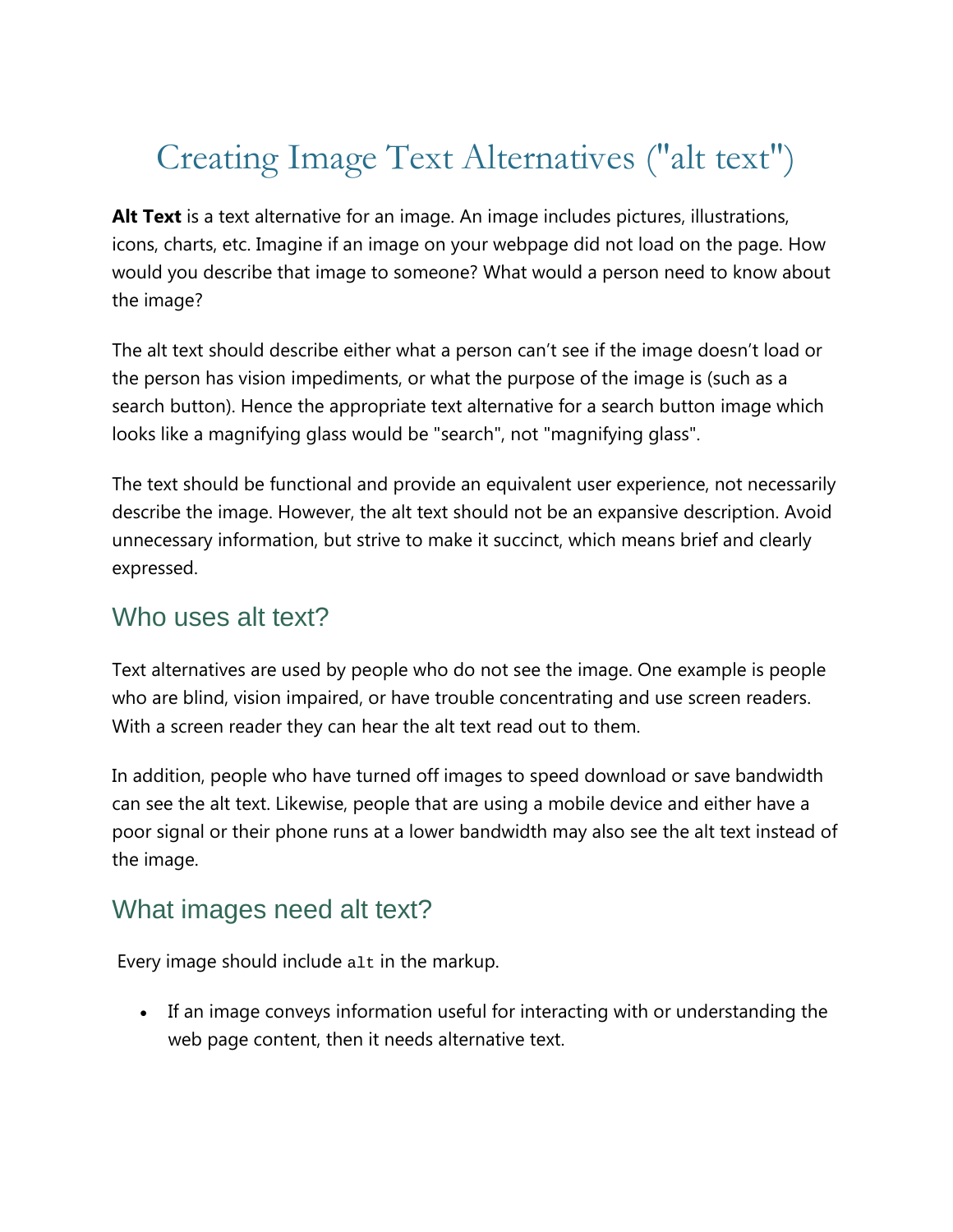• If an image is just decorative and people don't need to know about the image, then it should have null alt  $(a_1t=1)$ . Be aware though, that these images are usually only placed in a webpage by a designer or a developer. Therefore if you are not a designer or a developer then most likely all you images need alt text.

## How do you write appropriate alt text?

#### The text needs to convey the same meaning as the image.

This means, if someone cannot see the image, they get the important information from the image in the alternative text.

#### Alternative text depends on context

For example, for an image of a couple in a row boat on a boat website, the alt text might include the type of boat and water (ocean, lake, river etc.); however, the same image in the header of a local recreation website may be there just to make the page more attractive, and the image might not need any alt text (and should have null alt). One way to help you consider what the appropriate alt text for an image is: if you're helping someone read and interact with the web page and they cannot see it, what would you say about the image?

#### An Image that is functional needs alt text that is the functional equivalent

Functional images are images that initiate actions, and are linked images. Examples are Buttons such as submit, navigation links, and linked images. The alt text for images that initiate actions should tell the person what is going to happen "submit" or where they are going "Contact us".

Linked images require additional consideration when writing the alt text. Be aware that an image that has a link on it to open a larger image is still functional. If you believe your image does not convey useful context for the page and is just a design image, but you want to keep a link on the image to open a larger one, you must include alt text for it. So if that image was just a head shot of a smiling person you would still have to have alt text. In this case the alt text may only be the person's name. Use your best judgement though.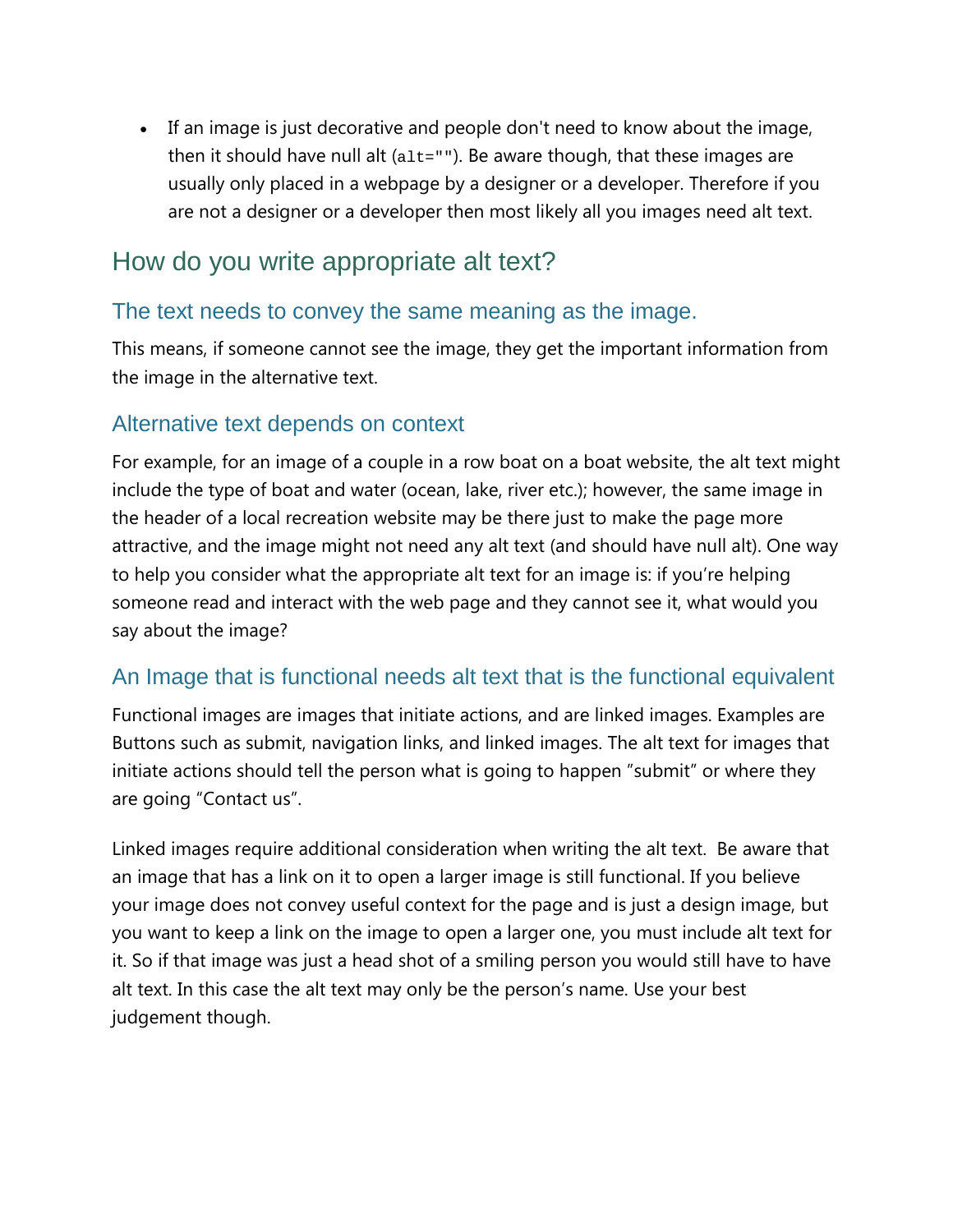#### If there is text in the image that text has to be included in the alt text

A logo or chart is an example of an image that includes text. If the image is not a logo or chart, and is only an image with text layered into it with image editing software such as Photoshop then it is a graphical image. Including text in a graphical image should be an exception, and should be avoided.

#### Additional requirements are need for charts and graphs

If the image has complex information that you would find in a charts or graphs the image should have a short alt text to identify the image, and then the detailed description of the information should be provided elsewhere. (for example, in a data table).

## What is not needed in the alt text?

#### Design images do not need alt text

Examples are color background, borders, lines, faded image backgrounds and decorative images. If the image is not important for understanding the content — for example, it is just decoration or "eye candy" — it should have null alt  $(a_1b_2 - b_2)$ . One way to help determine if an image should have null alt is to ask yourself: *If the image was removed, would the user still get all the information from the page?*

#### Functional images do not need descriptive words

The alternative text does not need to include the words "button", "link", or "image of". Screen readers automatically provide that information. In addition, you don't need to include words such as "click here".

#### Charts, Graphs and Diagrams can have brief descriptions if long text is provided elsewhere

Charts, Graphs and Diagrams should be either sufficiently described in the text, or a long text description should be added for them. For instance, the long text descriptions could be added directly beneath it as part of the page, or a link to a post with it. For example, a diagram of the structure of a cell, if it has a long text description it can have brief alt text such as "Diagram of the structure of a cell as described above."